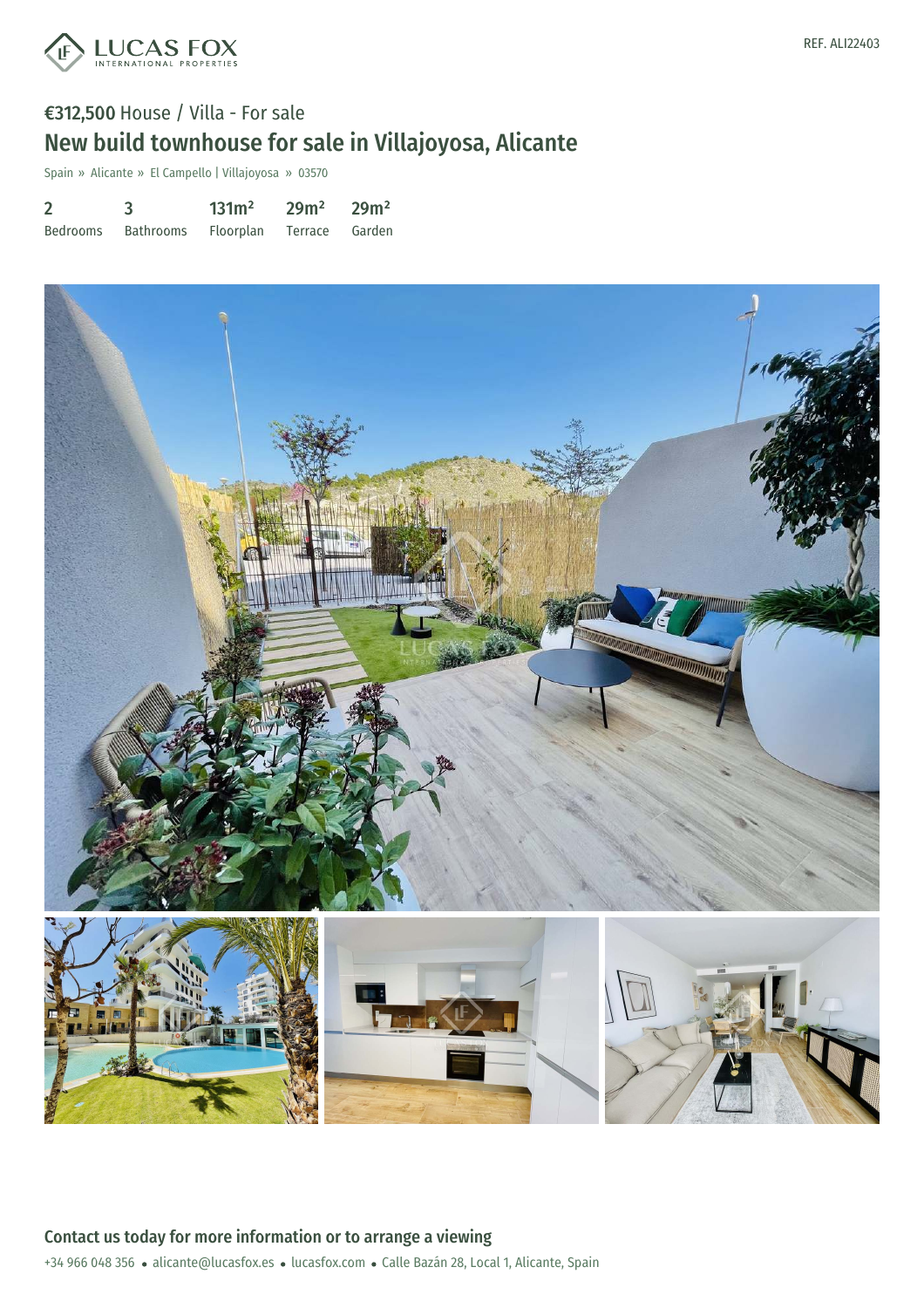

## €312,500 House / Villa - For sale New build townhouse for sale in Villajoyosa, Alicante

Spain » Alicante » El Campello | Villajoyosa » 03570

| $\overline{2}$ |           | 131m <sup>2</sup> | 29m <sup>2</sup> | 29m <sup>2</sup> |
|----------------|-----------|-------------------|------------------|------------------|
| Bedrooms       | Bathrooms | Floorplan         | Terrace          | Garden           |

## OVERVIEW

## Exclusive two-storey townhouse with sea views in a wonderful protected natural environment.

This beautiful two-storey house, terrace and garden facing the Mediterranean Sea is located in the elegant and winding development of Allonbay, on the seafront between Villajoyosa and Benidorm.

The private and gated complex of 71 homes has a careful design in each of the different homes it offers: townhouses, apartments, duplexes and penthouses. It is located in a millenary site where, just as the ancient inhabitants of the city of Allon did, you can enjoy a bay with turquoise sea and a beach with transparent waters. In addition, you can benefit from all the exclusive services of a modern luxury development: a green esplanade with Mediterranean trees, community pool with lawn and beach areas, indoor water area with a spa, heated swimming lane, jacuzzi, Turkish baths, playground and gym.

Upon entering, there is an open space of 37  $m<sup>2</sup>$  with abundant light: a living room with an open, fully equipped kitchen. Large windows open onto the outdoor area. A guest toilet is the only closed space. Next, there is an open terrace measuring 29 m² and a relaxing 29 m² garden where you can dine with family and friends, add sun loungers or even dedicate part of the green space to a kitchen garden.

Back inside, a suspended staircase on the left leads to the first floor, with 2 bedrooms, one of them with private bathrooms.

All properties have a parking space in the underground garage of the development.

The house is equipped with air conditioning, double glazed windows and reinforced doors to ensure maximum comfort.

Contact us to visit this magnificent house with a garden and terraces in Allonbay.



[lucasfox.com/go/ali22403](https://www.lucasfox.com/go/ali22403)

Sea views, Garden, Heated swimming pool, Indoor swimming pool, Terrace, Jacuzzi, Spa, Gym, Private garage, Parking, Air conditioning, Alarm, Balcony, Barbecue, Built-in wardrobes, Domotic system, Equipped Kitchen, Exterior, Heating, Transport nearby